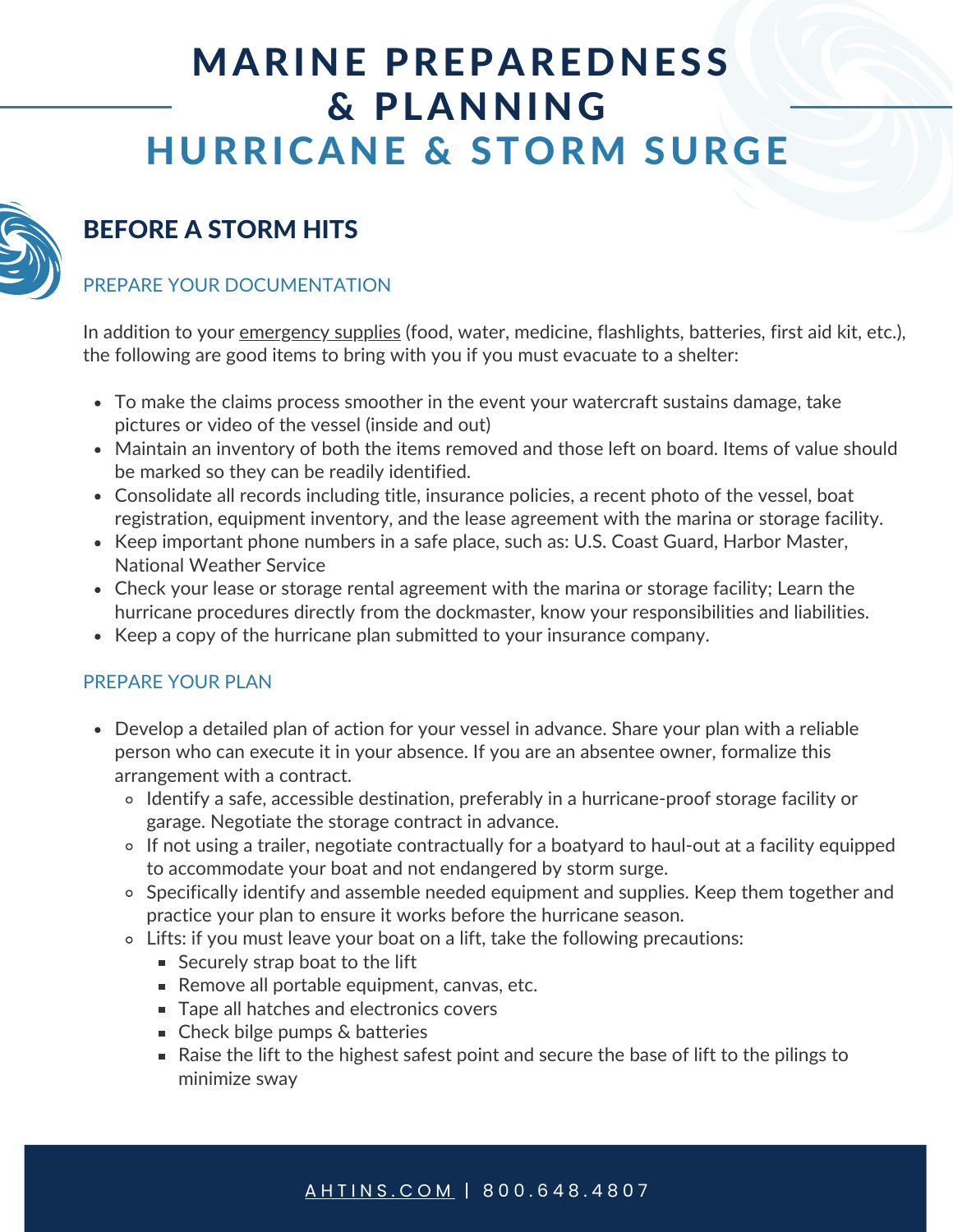

# WHEN A HURRICANE IS COMING

- Review your hurricane evacuation plan and ensure you have the necessary resources to activate your plan
- If you have a captain and crew, consider any lodging or travel arrangements that may be necessary
- Remove all portable equipment such as canvas, sails, electronics, cushions, biminis and roller furling sails. Secure everything you are unable to remove such as tillers, wheels and booms.
- Personal safety is always the highest priority, do not remain aboard in life threatening conditions
- Boats remaining in a marina or private berth:
	- Double all lines.
	- Rig crossing spring lines fore and aft.
	- Attach lines high on pilings to allow for tidal rise or surge.
	- Make sure lines will not slip off pilings. Inspect pilings and choose those that appear the strongest and tallest, and are installed properly.
	- Fully charge the batteries and check to ensure their capability to run automatic bilge pumps for the duration of the storm. Consider backup batteries. Shut off all devices consuming electricity except the bilge pumps and disconnect shore power cables.
	- Hauling: The best course of action is to haul your vessel out of the water and move it to a safe location as far from tidal waters as possible, and away from trees and other vessels that may topple.



## IF YOU HAVE A LOSS OR DAMAGE

- File the Claim with your insurer as soon as possible: Claims are handled in the order they are received so getting the claim reported to the insurer is key. Once reported, we can help guide you through the process. We have licensed claims professionals on staff.
- Don't Know Your Insurer? Contact us at 813.984.3200 (after hours select option 9) or call your Relationship Manager.
- Don't Know Your Insurer's Claim Reporting Contact Information? [Click](http://www.ahtins.com/) here. If your insurer does not appear on the list, contact us at 813.984.3200 or call your Relationship Manager.

#### HOW TO SPEED UP THE CLAIM PROCESS:

- Send photos of damage, including photos before damage if possible, to adjuster.
- Create a list of damaged property, including description, cost and receipt if possible.
- Keep a journal of your emails, calls with insurance companies and adjusters so you can proactively manage the process.
- Have your policy information when you call insurer, including insurer, and policy number.